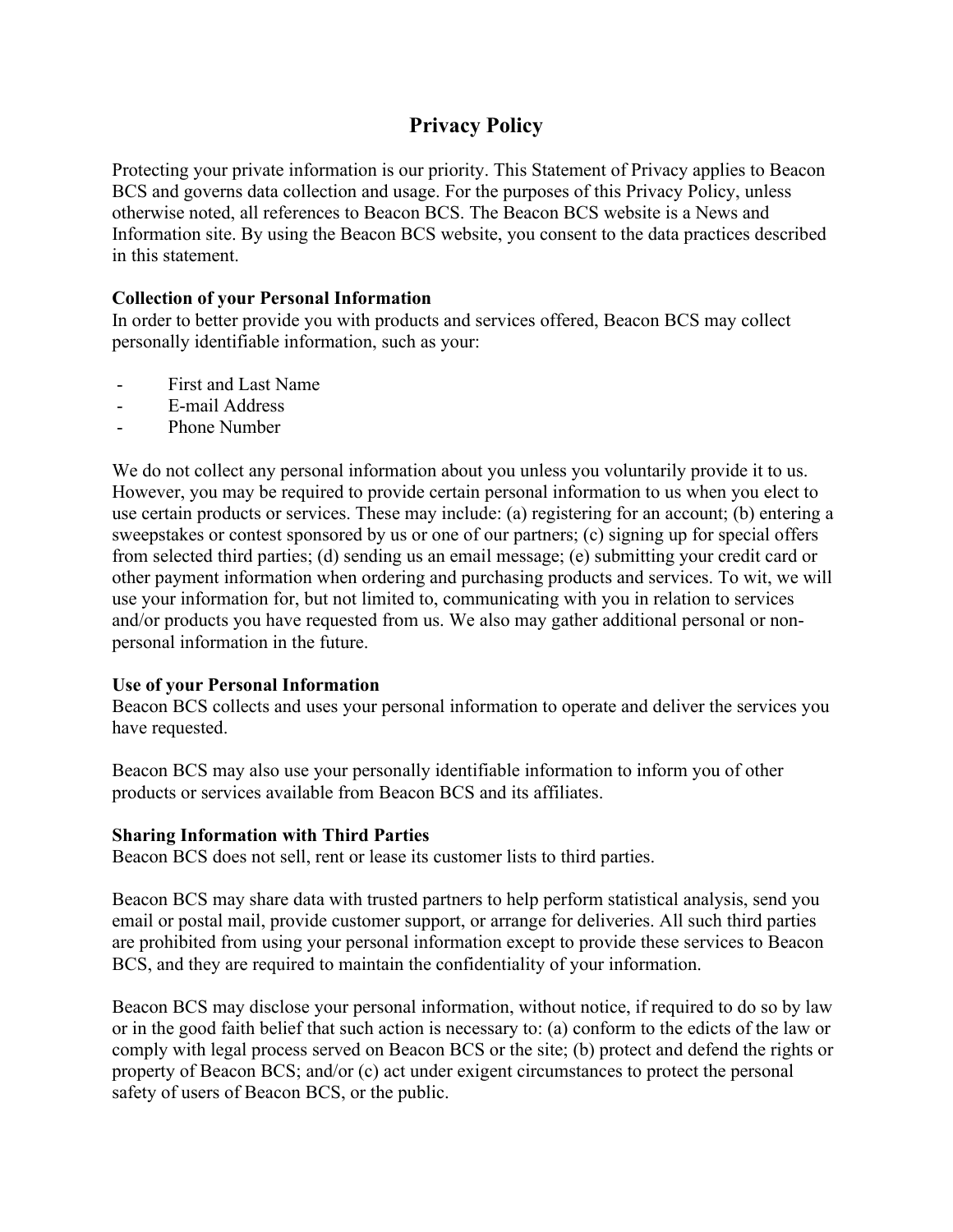#### **Tracking User Behavior**

Beacon BCS may keep track of the websites and pages our users visit within Beacon BCS, in order to determine what Beacon BCS services are the most popular. This data is used to deliver customized content and advertising within Beacon BCS to customers whose behavior indicates that they are interested in a particular subject area.

## **Automatically Collected Information**

Information about your computer hardware and software may be automatically collected by Beacon BCS. This information can include: your IP address, browser type, domain names, access times and referring website addresses. This information is used for the operation of the service, to maintain quality of the service, and to provide general statistics regarding use of the Beacon BCS website.

#### **Links**

This website contains links to other sites. Please be aware that we are not responsible for the content or privacy practices of such other sites. We encourage our users to be aware when they leave our site and to read the privacy statements of any other site that collects personally identifiable information.

#### **Security of your Personal Information**

Beacon BCS secures your personal information from unauthorized access, use, or disclosure. Beacon BCS uses the following methods for this purpose:

SSL Protocol

When personal information (such as a credit card number) is transmitted to other websites, it is protected through the use of encryption, such as the Secure Sockets Layer (SSL) protocol.

We strive to take appropriate security measures to protect against unauthorized access to or alteration of your personal information. Unfortunately, no data transmission over the Internet or any wireless network can be guaranteed to be 100% secure. As a result, while we strive to protect your personal information, you acknowledge that: (a) there are security and privacy limitations inherent to the Internet which are beyond our control; and (b) security, integrity, and privacy of any and all information and data exchanged between you and us through this Site cannot be guaranteed.

## **Right to Deletion**

Subject to certain exceptions set out below, on receipt of a verifiable request from you, we will:

- Delete your personal information from our records; and
- Direct any service providers to delete your personal information from their records.

Please note that we may not be able to comply with requests to delete your personal information if it is necessary to:

• Complete the transaction for which the personal information was collected, fulfill the terms of a written warranty or product recall conducted in accordance with federal law,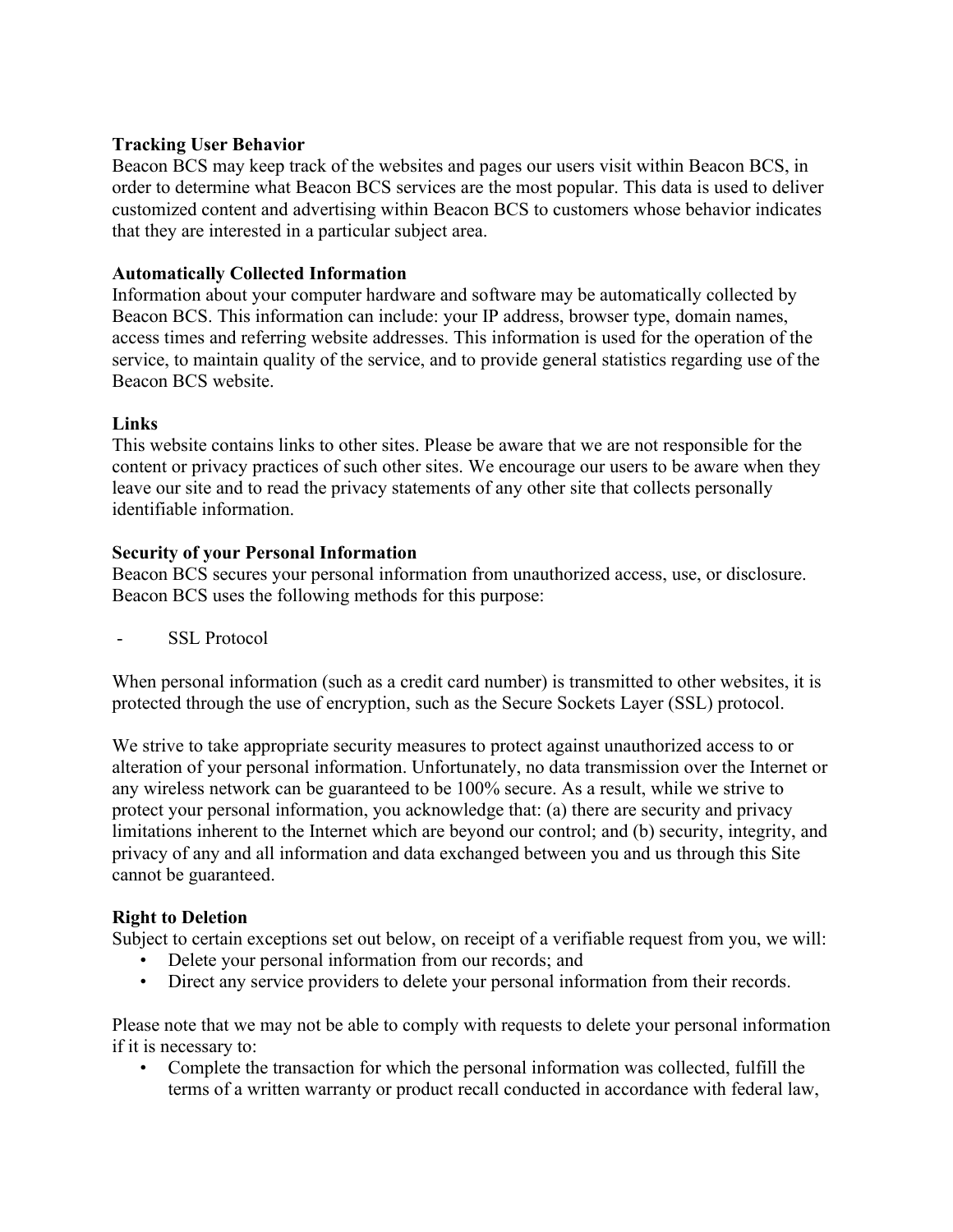provide a good or service requested by you, or reasonably anticipated within the context of our ongoing business relationship with you, or otherwise perform a contract between you and us;

- Detect security incidents, protect against malicious, deceptive, fraudulent, or illegal activity; or prosecute those responsible for that activity;
- Debug to identify and repair errors that impair existing intended functionality;
- Exercise free speech, ensure the right of another consumer to exercise his or her right of free speech, or exercise another right provided for by law;
- Comply with the California Electronic Communications Privacy Act;
- Engage in public or peer-reviewed scientific, historical, or statistical research in the public interest that adheres to all other applicable ethics and privacy laws, when our deletion of the information is likely to render impossible or seriously impair the achievement of such research, provided we have obtained your informed consent;
- Enable solely internal uses that are reasonably aligned with your expectations based on your relationship with us;
- Comply with an existing legal obligation; or
- Otherwise use your personal information, internally, in a lawful manner that is compatible with the context in which you provided the information.

# **Children Under Thirteen**

Beacon BCS does not knowingly collect personally identifiable information from children under the age of thirteen. If you are under the age of thirteen, you must ask your parent or guardian for permission to use this website.

## **E-mail Communications**

From time to time, Beacon BCS may contact you via email for the purpose of providing announcements, promotional offers, alerts, confirmations, surveys, and/or other general communication. In order to improve our Services, we may receive a notification when you open an email from Beacon BCS or click on a link therein.

If you would like to stop receiving marketing or promotional communications via email from Beacon BCS, you may opt out of such communications by Customers may unsubscribe from emails by replying STOP or clicking on the unsubscribe button.

## **External Data Storage Sites**

We may store your data on servers provided by third party hosting vendors with whom we have contracted.

## **Changes to this Statement**

Beacon BCS reserves the right to change this Privacy Policy from time to time. We will notify you about significant changes in the way we treat personal information by sending a notice to the primary email address specified in your account, by placing a prominent notice on our website, and/or by updating any privacy information. Your continued use of the website and/or Services available after such modifications will constitute your: (a) acknowledgment of the modified Privacy Policy; and (b) agreement to abide and be bound by that Policy.